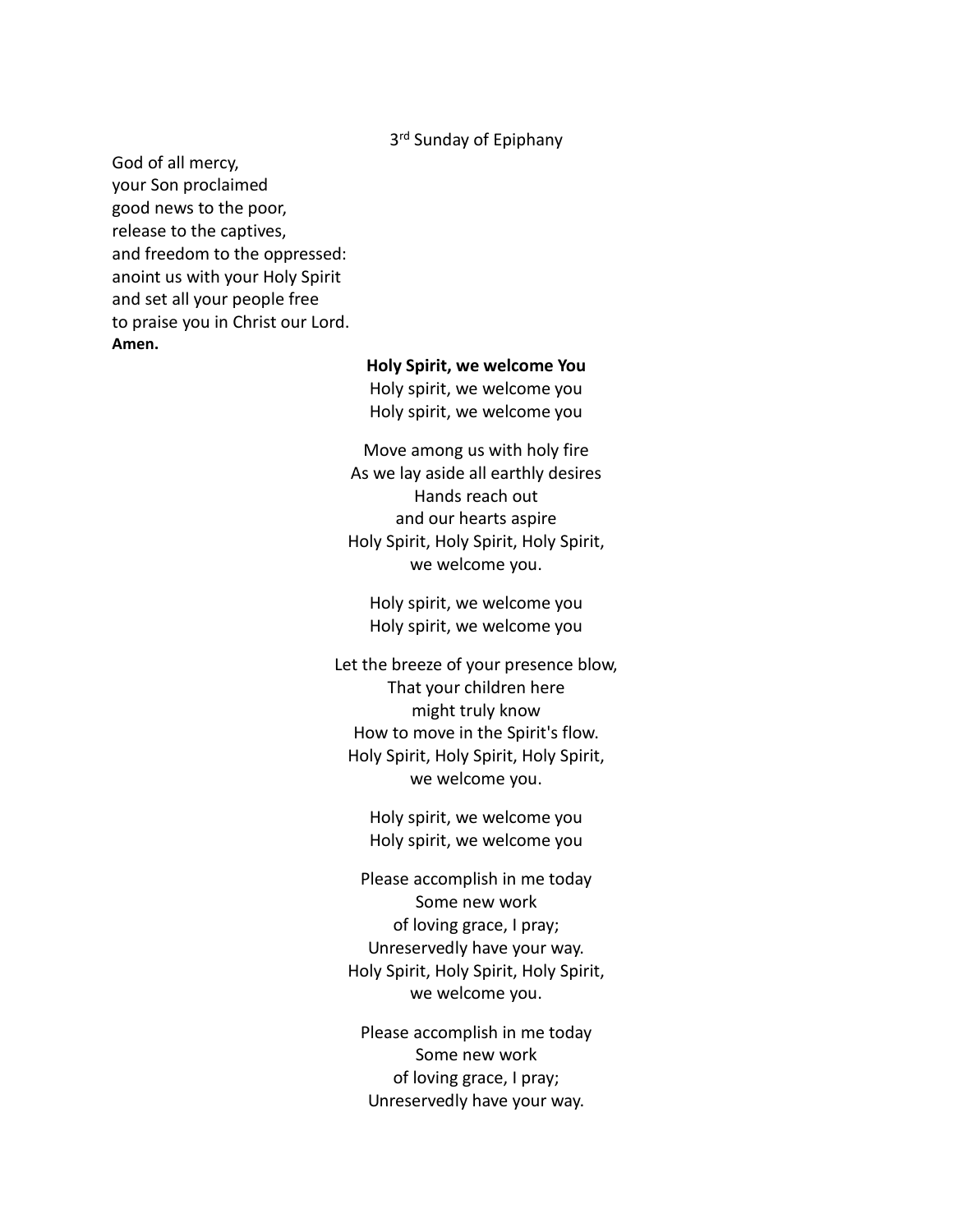## Holy Spirit, Holy Spirit, Holy Spirit, we welcome you.

Saying Sorry

## *A candle may be lit and silence may be kept.* Come, Holy Spirit of God, **and search our hearts with the light of Christ.**

Saying Sorry

Our Lord Jesus Christ said: The first commandment is this: 'Hear, O Israel, the Lord our God is the only Lord. You shall love the Lord your God with all your heart, with all your soul, with all your mind, and with all your strength.'

## Saying Sorry

The second is this: 'Love your neighbour as yourself.' There is no other commandment greater than these. On these two commandments hang all the law and the prophets. **Amen. Lord, have mercy.**

Saying Sorry

*After a period of reflection:*

Come, let us return to the Lord and say: **Lord our God, in our sin we have avoided your call.**

Saying Sorry

**Our love for you is like a morning cloud, like the dew that goes away early. Have mercy on us; deliver us from judgement; bind up our wounds and revive us; in Jesus Christ our Lord.**

## **Amen.**

Receiving Forgiveness

May almighty God, who sent his Son into the world to save sinners, bring us his pardon and peace, now and for ever.

## **Amen.**

**For I'm building a people of power**

For I'm building a people of power And I'm making a people of praise That will move through this land by My Spirit And will glorify My precious Name

Build Your Church, Lord,

Chris Bowater © 1986 Sovereign Music

*cf Hosea 6*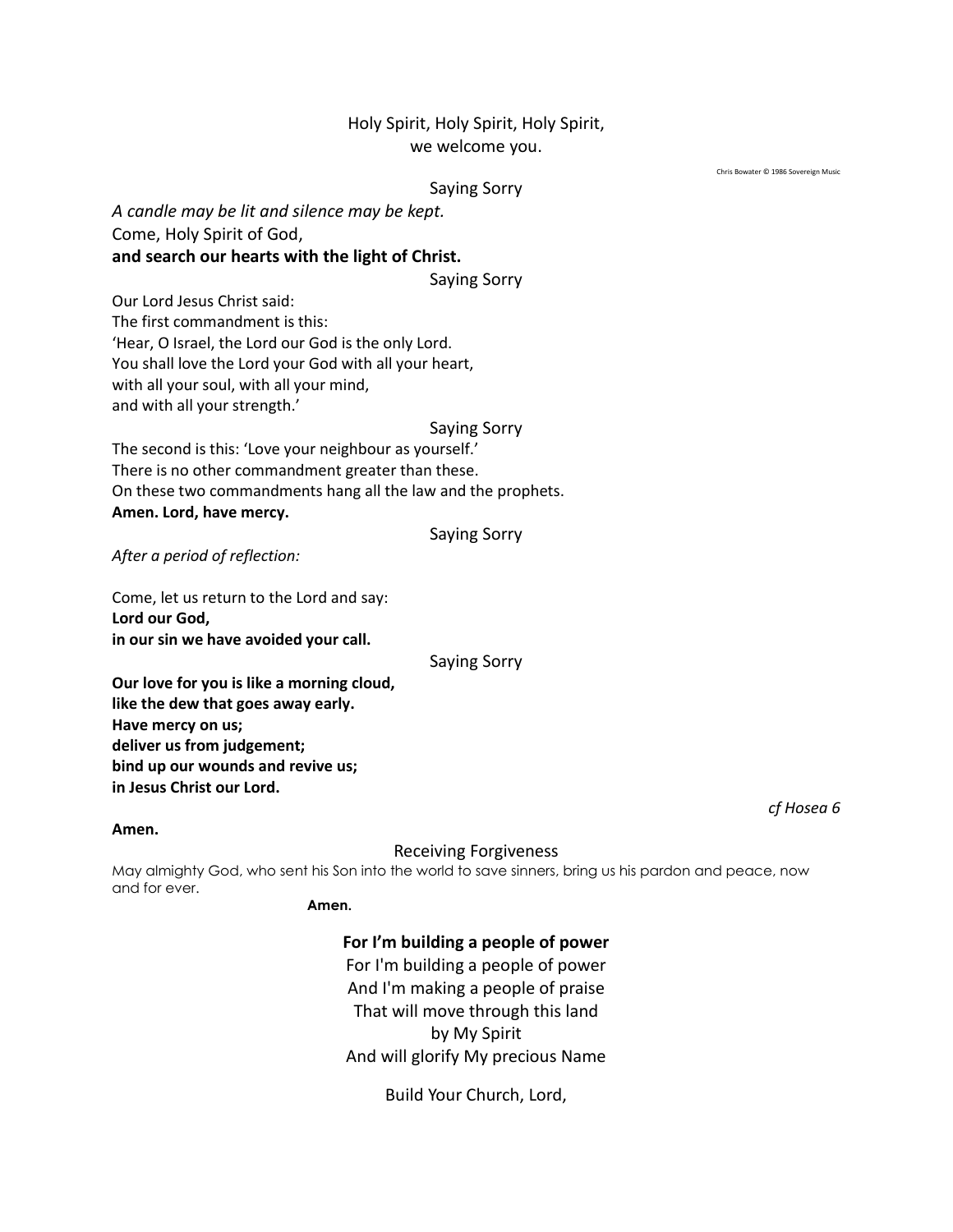make us strong, Lord Join our hearts, Lord, through Your Son Make us one, Lord, in Your body In the kingdom of Your Son.

Build Your Church, Lord, make us strong, Lord Join our hearts, Lord, through Your Son Make us one, Lord, in Your body In the kingdom of Your Son.

For I'm building a people of power And I'm making a people of praise That will move through this land by My Spirit And will glorify My precious Name.

Build Your Church, Lord, make us strong, Lord Join our hearts, Lord, through Your Son Make us one, Lord, in Your body In the kingdom of Your Son.

Build Your Church, Lord, make us strong, Lord Join our hearts, Lord, through Your Son Make us one, Lord, in Your body In the kingdom of Your Son.

Dave Richards © 1977 Thankyou Music

# **Sharing Journeys:**

## 1 Corinthians 12:12-31a (NIV)

**<sup>12</sup>** Just as a body, though one, has many parts, but all its many parts form one body, so it is with Christ. <sup>13</sup> For we were all baptized by<sup>d one Spirit so as to form one</sup> body—whether Jews or Gentiles, slave or free—and we were all given the one Spirit to drink. **<sup>14</sup>** Even so the body is not made up of one part but of many.

**<sup>15</sup>** Now if the foot should say, "Because I am not a hand, I do not belong to the body," it would not for that reason stop being part of the body. **<sup>16</sup>** And if the ear should say,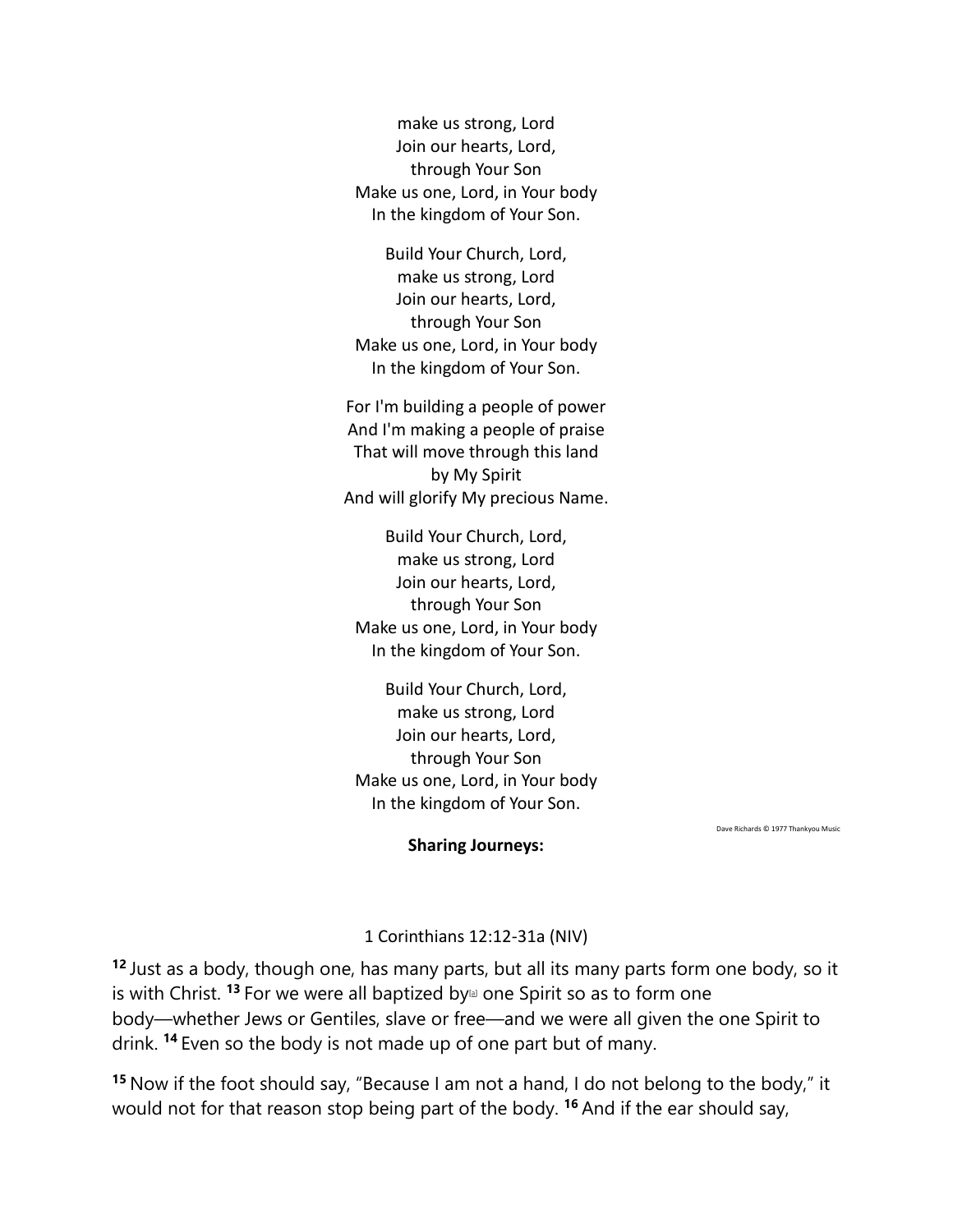"Because I am not an eye, I do not belong to the body," it would not for that reason stop being part of the body. **<sup>17</sup>** If the whole body were an eye, where would the sense of hearing be? If the whole body were an ear, where would the sense of smell be? **<sup>18</sup>** But in fact God has placed the parts in the body, every one of them, just as he wanted them to be. **<sup>19</sup>** If they were all one part, where would the body be? **<sup>20</sup>** As it is, there are many parts, but one body.

**<sup>21</sup>** The eye cannot say to the hand, "I don't need you!" And the head cannot say to the feet, "I don't need you!" **<sup>22</sup>** On the contrary, those parts of the body that seem to be weaker are indispensable, **<sup>23</sup>** and the parts that we think are less honorable we treat with special honor. And the parts that are unpresentable are treated with special modesty, **<sup>24</sup>** while our presentable parts need no special treatment. But God has put the body together, giving greater honor to the parts that lacked it, **<sup>25</sup>** so that there should be no division in the body, but that its parts should have equal concern for each other. **<sup>26</sup>** If one part suffers, every part suffers with it; if one part is honored, every part rejoices with it.

**<sup>27</sup>** Now you are the body of Christ, and each one of you is a part of it. **<sup>28</sup>** And God has placed in the church first of all apostles, second prophets, third teachers, then miracles, then gifts of healing, of helping, of guidance, and of different kinds of tongues. **<sup>29</sup>** Are all apostles? Are all prophets? Are all teachers? Do all work miracles? **<sup>30</sup>** Do all have gifts of healing? Do all speak in tongues<sup>®</sup>? Do all interpret? <sup>31</sup> Now eagerly desire the greater gifts.

# Luke 4:14-21 (NIV)

**<sup>14</sup>** Jesus returned to Galilee in the power of the Spirit, and news about him spread through the whole countryside. **<sup>15</sup>** He was teaching in their synagogues, and everyone praised him.

**<sup>16</sup>** He went to Nazareth, where he had been brought up, and on the Sabbath day he went into the synagogue, as was his custom. He stood up to read, **<sup>17</sup>** and the scroll of the prophet Isaiah was handed to him. Unrolling it, he found the place where it is written:

**<sup>18</sup>** "The Spirit of the Lord is on me,

because he has anointed me

to proclaim good news to the poor.

He has sent me to proclaim freedom for the prisoners

and recovery of sight for the blind,

to set the oppressed free,

19 to proclaim the year of the Lord's favor."<sup>[4]</sup>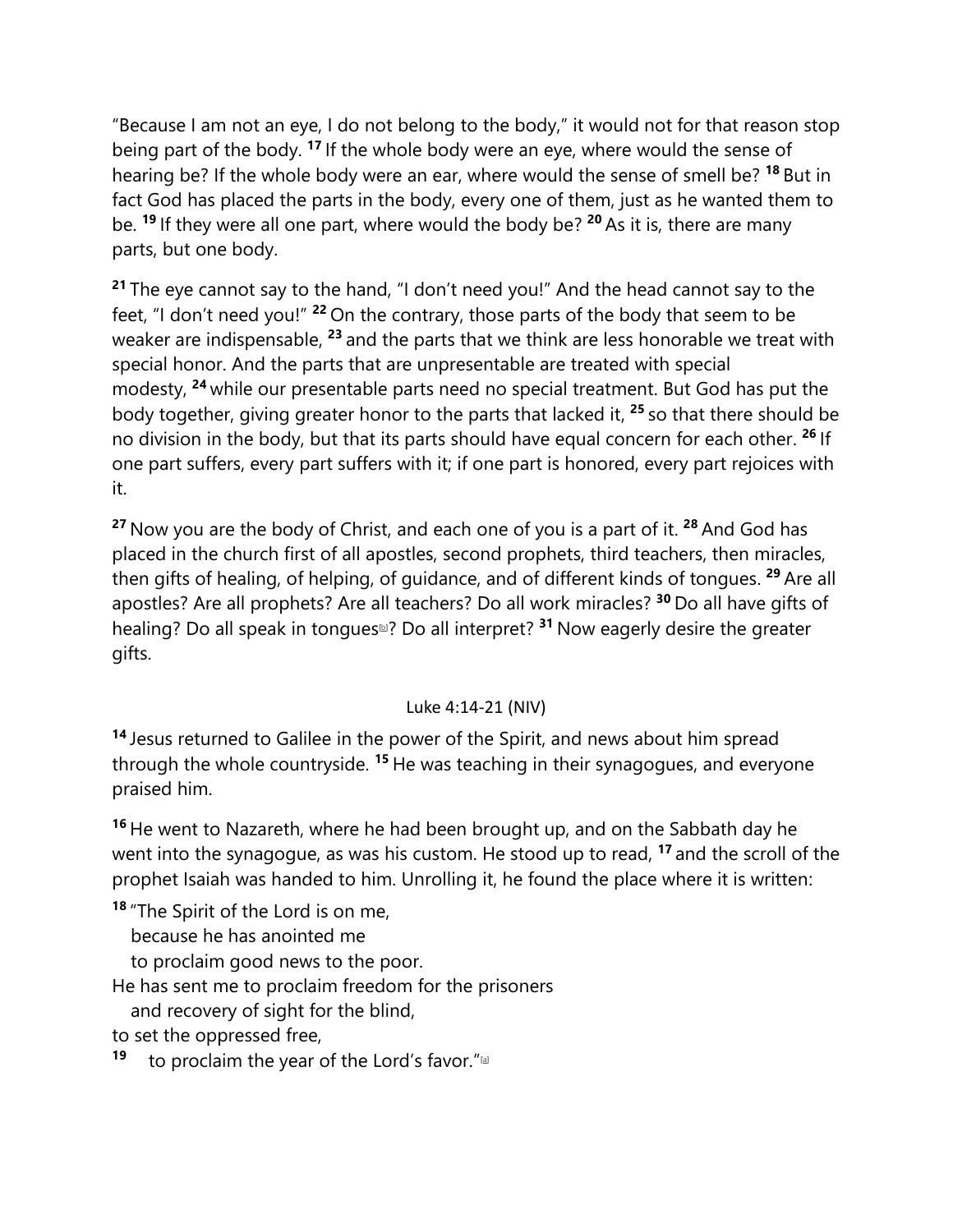**<sup>20</sup>** Then he rolled up the scroll, gave it back to the attendant and sat down. The eyes of everyone in the synagogue were fastened on him. **<sup>21</sup>** He began by saying to them, "Today this scripture is fulfilled in your hearing."

## Talk by Adrian **The Profession of Faith:**

**I believe in God, the Father almighty, creator of heaven and earth. I believe in Jesus Christ, his only Son, our Lord, who was conceived by the Holy Spirit, born of the Virgin Mary, suffered under Pontius Pilate, was crucified, died, and was buried;**

**he descended to the dead. On the third day he rose again; he ascended into heaven, he is seated at the right hand of the Father, and he will come to judge the living and the dead. I believe in the Holy Spirit, the holy catholic Church, the communion of saints, the forgiveness of sins, the resurrection of the body, and the life everlasting. Amen.**

#### **Spirit of the Living God**

Spirit of the living God, fall afresh on me Spirit of the living God, fall afresh on me Melt me, mold me, fill me, use me Spirit of the living God, fall afresh on me

#### **Let Your Living Water**

Let Your living water flow over my soul Let your Holy Spirit come and take control Of every situation

Daniel Iverson © 1963 Birdwing Music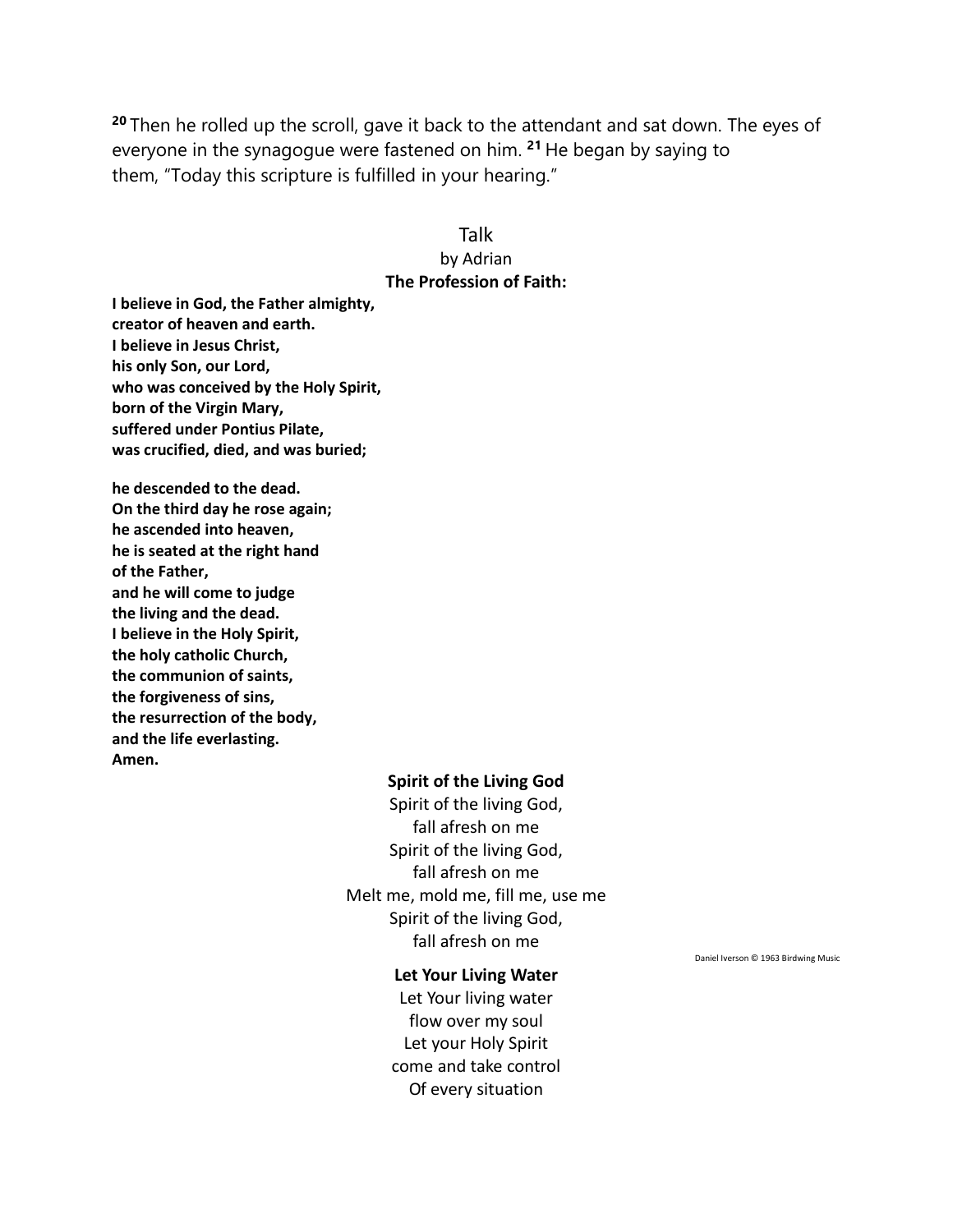that has troubled my mind All my cares and burdens on to you I roll

Jesus, Jesus, Jesus Father, Father, Father Spirit, Spirit, Spirit

Come now Holy Spirit and take control Hold me in your loving arms and make me whole Wipe away all doubt and fear and take my pride Draw me to your love and keep me by your side

> Jesus, Jesus, Jesus Father, Father, Father Spirit, Spirit, Spirit

Give your life to Jesus, let Him fill your soul Let Him take you in His arms and make you whole As you give your life to Him, He'll set you free You will live and reign with Him eternally

> Jesus, Jesus, Jesus Father, Father, Father Spirit, Spirit, Spirit

Let Your living water flow over my soul Let your Holy Spirit come and take control Of every situation that has troubled my mind All my cares and burdens on to you I roll

Jesus, Jesus, Jesus Father, Father, Father Spirit, Spirit, Spirit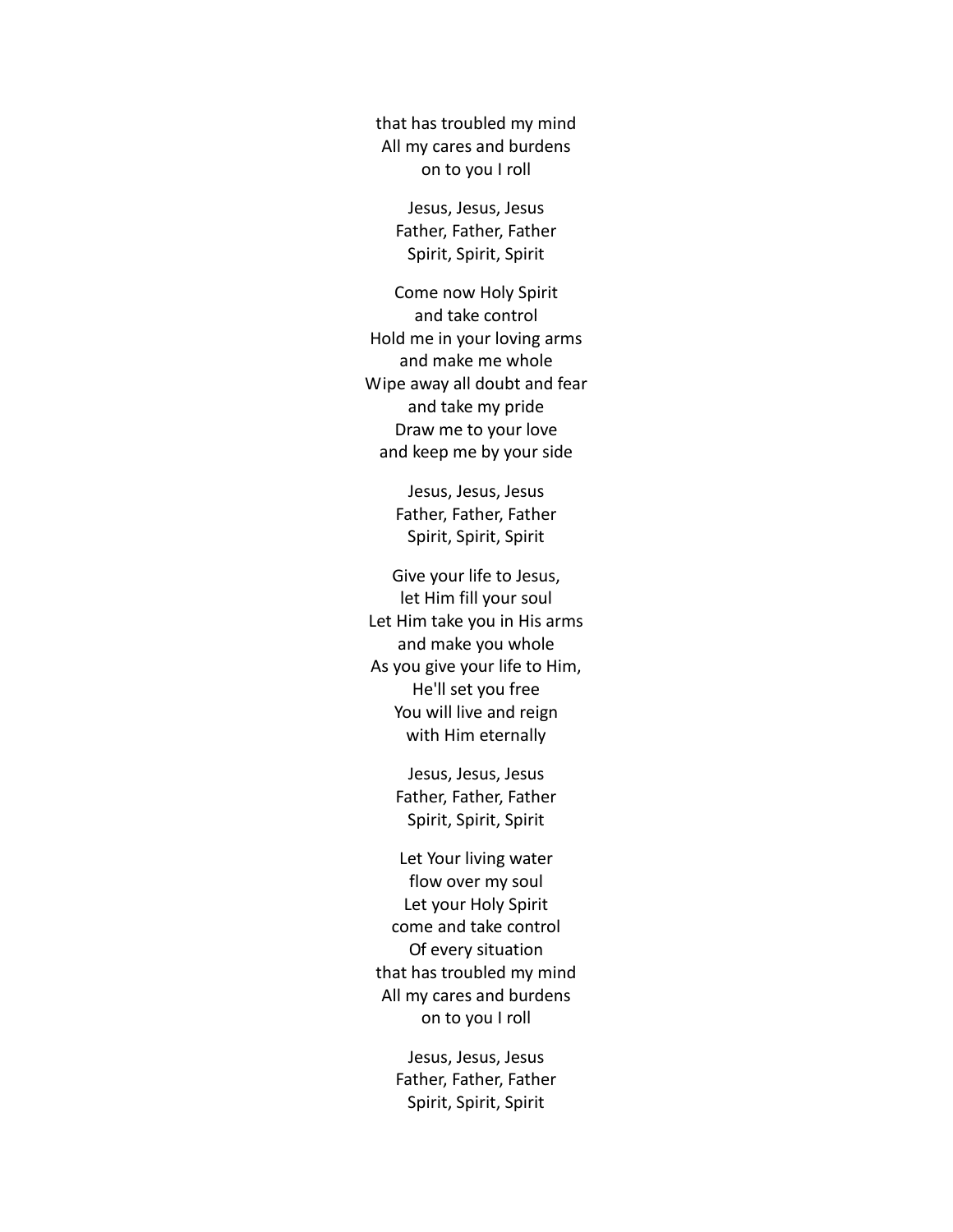John Watson © 1983 Ampelos Music

#### Our Prayers

led by Angie The Lord's Prayer **Our Father in heaven hallowed be your name. Your Kingdom come, your will be done on earth as in heaven. Give us today our daily bread. Forgive us our sins as we forgive those who sin against us.**

**Lead us not into temptation but deliver us from evil. For the kingdom, the power and glory are yours now and forever. Amen.** 

#### **I will offer up my life**

I will offer up my life In spirit and truth, Pouring out the oil of love As my worship to You. In surrender I must give my every part; Lord, receive the sacrifice Of a broken heart.

> Jesus, what can I give, what can I bring To so faithful a friend, to so loving a King?

Saviour, what can be said, what can be sung As a praise of Your name For the things You have done? Oh, my words could not tell, not even in part, Of the debt of love that is owed By this thankful heart.